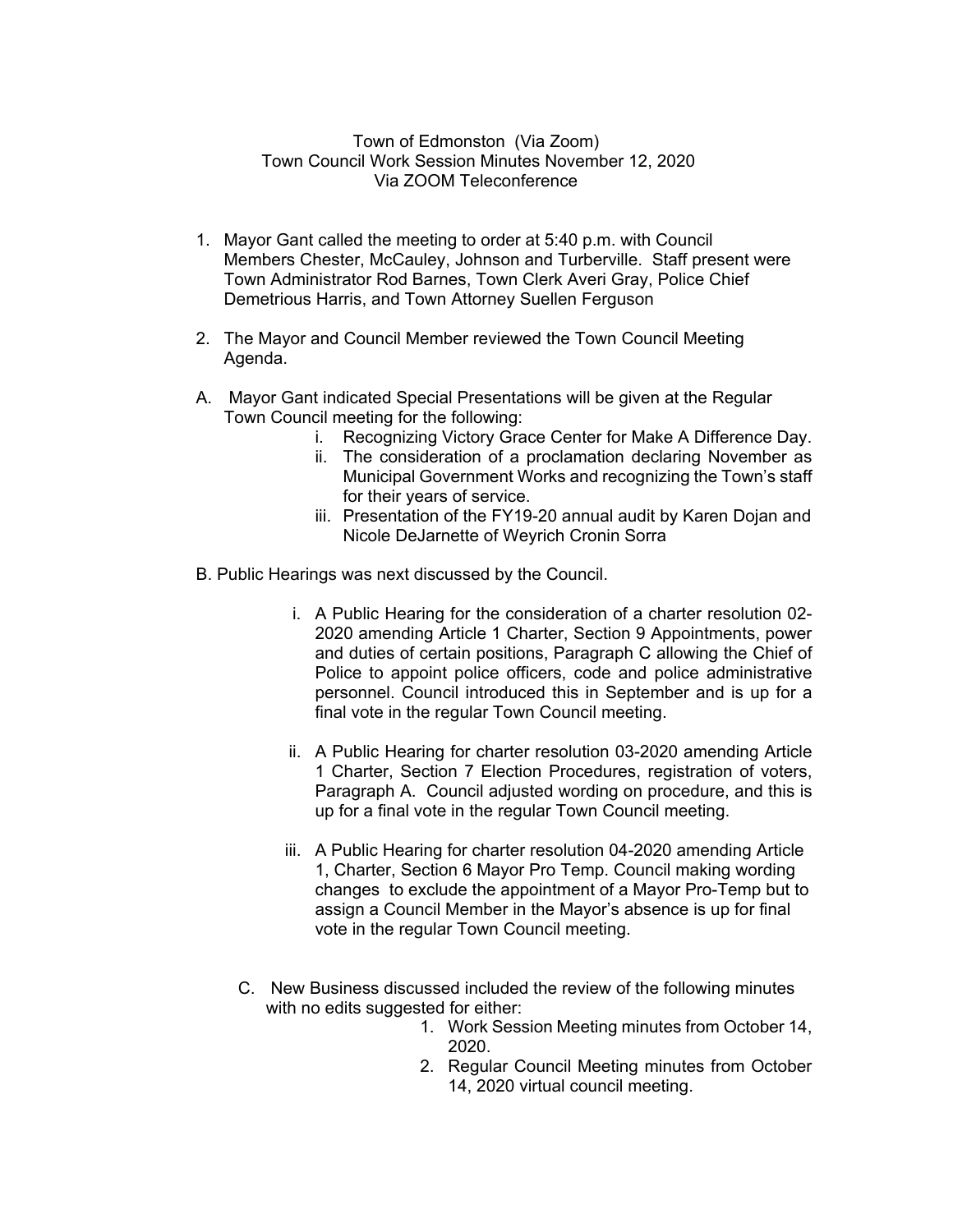- b. The Council reviewed the consideration of applying for a Chesapeake Bay Trust/Prince George's County Stormwater Management grant in the amount of for rain gardens on Gallatin Street. Town Administrator Barnes noted it was the first time the Town has partnered with Chesapeake Bay Trust and the Audubon Society which will provide outreach efforts to the community in both English and Spanish. It was agreed to move forward for a vote in the regular Town Council Meeting.
- c. The Council reviewed the consideration of applying for a Chesapeake Bay Trust grant to serve as a host site for a Chesapeake Conservation Corp volunteer. If successful, this intern will work on projects establishing an afterschool Environmental program at Bladensburg High School and an environmental virtual summer camp for the Town. Payment of \$20K is provided for the year. It was agreed to move forward for a vote in the regular Town Council Meeting.
- d. The Council reviewed the consideration of applying for a PY47 Prince George's County Community Development Block Grant for the repaving of Crittenden Street. Council Member Chester asked if the grant could include area at 51<sup>st</sup> and Crittenden which sustained damage due to the September flood. It was agreed to move forward for a vote in the regular Town Council Meeting with this addition.
- e. The Council discussed the introduction of Ordinance 2020-OR-09 Amending Chapter 41, Ethics, Code of updating policy to include the creation of an Ethics Commission. Council Member Chester and Turberville asked about the number of appointees suggested and the selection process. Mayor Gant commented that the commission will be formed from members of each ward. The final vote will take place at the December regular Town Council meeting.
- f. The Council reviewed the consideration of an agreement with Verra for red light camera services switching to a new system. The Town Attorney indicated that she needed to provide contract changes. It was agreed to move forward for a vote in the regular Town Council Meeting subject to Town Attorney revision.
- **D.** The Police Chief and Code Enforcement Report was provided. Chief Harris' report focused on the COVID-19 update from the State and County and restriction changes as a result from increased cases. Monthly statistics were shared with Council and initial goal for code enforcement was discussed. The Code Compliance Officer is receiving training from DPIE and Bladensburg and building relationships with the community. Council Member Turberville stressed focus to be on compliance and not revenue brought about from enforcement